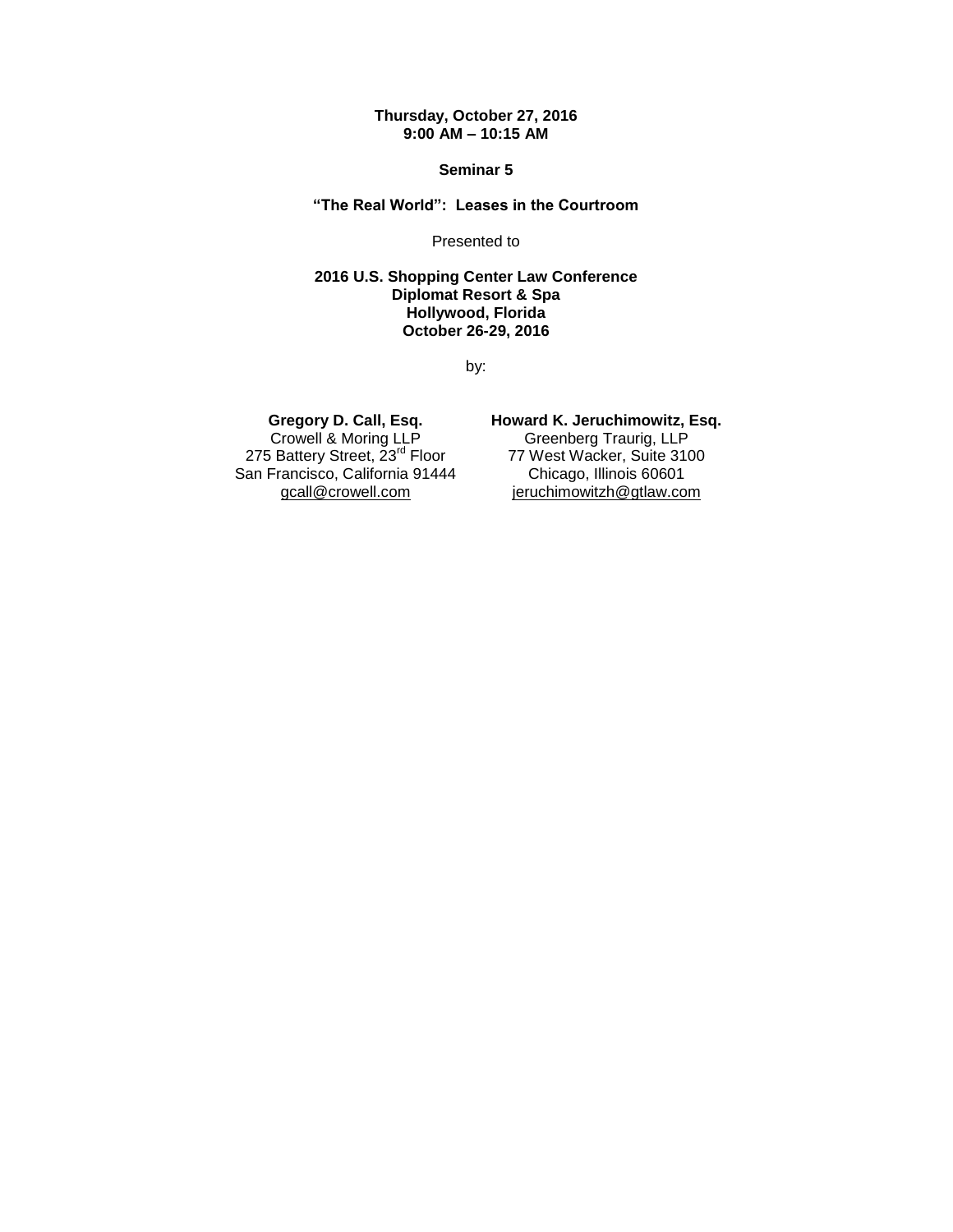At some point, the "perfect" lease that the transactional lawyers negotiated and drafted will be the subject of a litigation and the transactional lawyers will be witnesses. What seems obvious to the parties and lawyers with respect to their unambiguous, iron-clad lease may not be so clear to jurors or judges not regularly involved in real estate deals. Although it is probably more prudent for the parties familiar with the deal to resolve it on their own, there are certain cases that need guidance from the court or where the parties are too emotionally or financially invested that the parties leave it the judge or jury to resolve.

Generally, judges and jurors look for a fair way to resolve disputes.

### **I. General Ground Rules In Construing Leases**

1. Contract Rules Apply

"It is true that shopping centers are, for the most part, a post-World War II development. However, the rules by which we construe documents are ancient and no logical basis for having one set of rules for shopping centers and a different set of rules for other contractual relationships." *Crest Commercial, Inc. v. Union-Hall, Inc.*, 104 Ill.App.2d 110, 118, 243 N.E.2d 652, 657 (1968)

2. The Words Of The Lease Are Critical

"The best evidence of what parties to a written agreement intend is what they say in their writing." *Greenfield v. Philles Records, Inc.*, 98 N.Y.2d 562, 569,750 N.Y.S. 2d 565, 780 N.E.2d 166, 170 (1992). For the most part, if the court or jury can discern the meaning of the provision in lease at issue from the words of the lease, the court will construe this lease based on the four corners of the lease without looking behind the veil at parol evidence. However, if the court cannot discern the meaning of the disputed term, then the court will find the provision ambiguous and look at parol evidence (drafts/negotiations, conduct between the parties, industry custom and practice, past dealings, etc.) to determine the parties' intentions.

3. Common Sense Matters

Courts have also formulated rules of contract interpretation reinforcing the principle that judges should construe contracts in a logical and reasonable manner so that the contract will appear to make sense. A construction of an agreement that defies common sense will almost always be rejected on the grounds that the parties intended to create a logical, rational agreement that works. See, e.g., *Fishman v. LaSalle National Bank*, 247 F. 3d 300, 302 (1st Cir. 2001).

4. Context Matters

The words that the parties chose to employ will also be considered in light of the context in which the parties entered into the contract. *See Restatement (Second) of Contracts* at § 202(1) (1981). A position that is not grounded in a sensible business purpose is likely to be perceived as unreasonable. Judges and jurors also tend to be skeptical of parties who change positions.

5. Who decides?

The judge will decide the meaning of a contract as a question of law. Where appropriate, the judge will give the jury an instruction regarding the meaning of a contract. If the judge determines that the contract is ambiguous and there is conflicting parol evidence, then the jury will resolve the ambiguity regarding the parol evidence.

# **II. Common Rules Of Construction**

When construing and interpreting a lease, the following common rules of construction apply.

1. Objective Intent of the Parties: The essence of contract construction is to ascertain and effectuate the intent of the parties. In so doing, courts will look at objective manifestations of intent rather than the undisclosed, subjective understanding of either party. *See Mellon Bank, N.A. v. Aetna Business Credit, Inc.*, 619 F. 2d 1001, 1009 (3rd Cir. 1980); *Restatement (Second) of Contracts* at § 200(b). Accordingly, what matters in the courtroom is not what either side may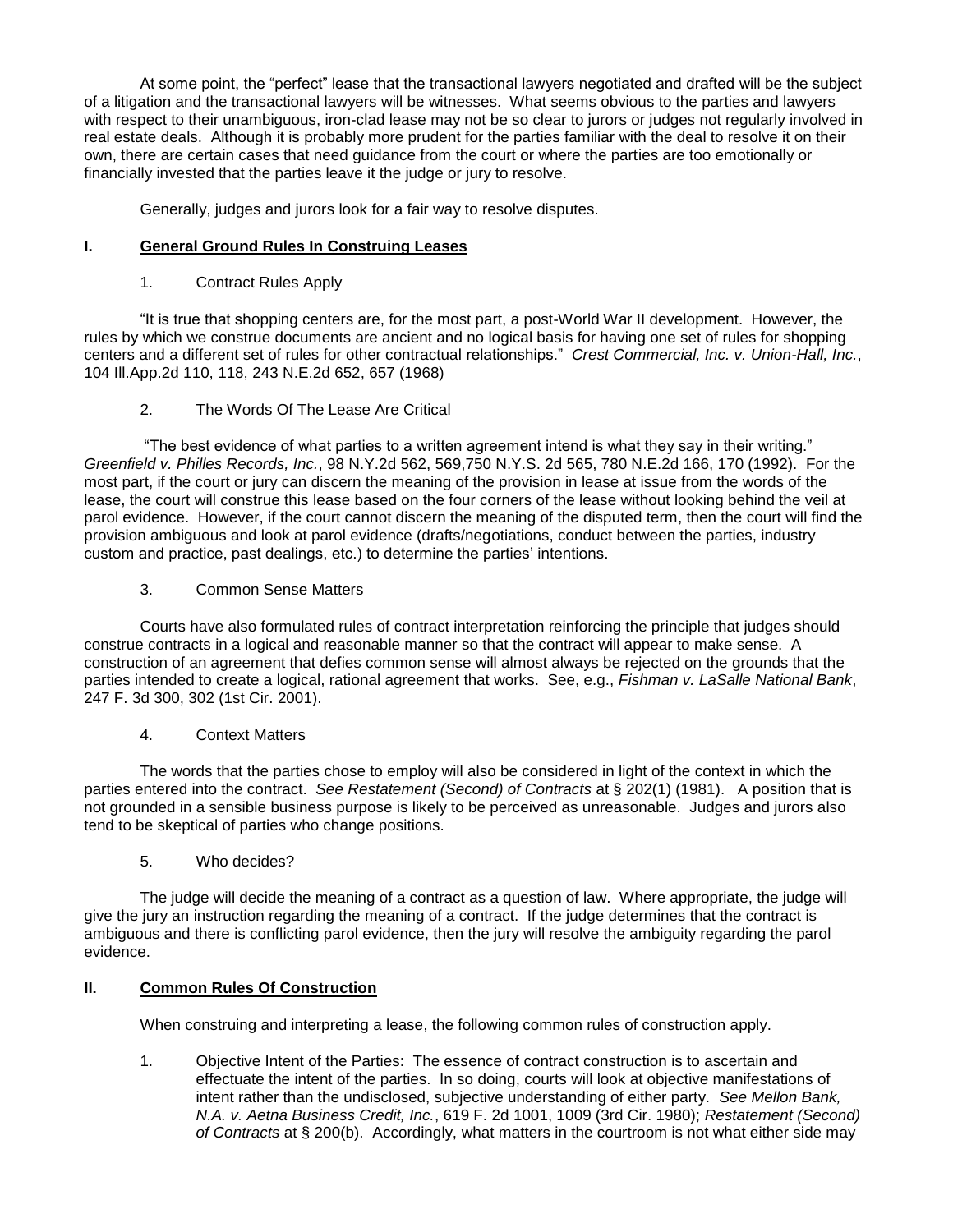have "thought," "understood" or "intended" in its own mind during the negotiation of the lease, but what they wrote, said and did.

- 2. Words Given Usual and Ordinary Meaning: Words that are plain and free from ambiguity must be construed in their usual and ordinary sense. *See Bukuras v. Mueller Group, LLC*, 592 F.3d 255, 262 (1st Cir. 2010). Most often, this means that a court will look to the dictionary meaning of a term.
- 3. Court Will Not Rewrite Or Remake The Parties' Agreement: It is not the function of a reviewing court to rewrite or remake the parties' contract under the guise of contract construction. *See Slatt v. Slatt*, 64 N.Y.2d 966, 967, 488 N.Y.S. 2d 645, 477 N.E.2d 1099, 100 (1985). A court may not, therefore, rewrite a contract to cure an oversight by one party or to achieve by judicial fiat what a party neglected to achieve at the negotiating table.
- 4. Reasonable, Common Sense Construction: As one Court has succinctly put it, "[c]ommon sense is as much a part of contract interpretation as is the dictionary or the arsenal of cannons." *Fishman v. LaSalle National Bank*, 247 F. 3d 300, 302 (1st Cir. 2001). A court must avoid placing a construction upon a contract which yields a result that is "absurd, commercially unreasonable, or contrary to the reasonable expectations of the parties." *In re Universal Service Fund Telephone Billing Practice Litigation*, 619 F.3d 1198, 1207 (10th Cir. 2010).
- 5. The Lease Will Be Construed As A Whole And As A Rational Business Instrument: A court will construe the lease as a whole and not by special emphasis upon any one part in isolation. *See International Klafter Company, Inc. v. Continental Casualty Co., Inc.*, 869 F. 2d 96, 99 (2nd Cir. 1989). The entirety of the lease must also be construed as "a rational business instrument." *Bank v. International Business Machines Corp.*, 145 F. 3d 420, 430 (1st Cir. 1998).
- 6. Preference To Give Effect To All Terms And Avoid Surplusage: One part of a contract should not be read to annul another part; the contract should instead be construed, if possible, to give meaning and effect to all of its terms. *Meeting House Lane, Ltd. v. Melso*, 427 Pa. Super 118, 126, 628 A.2d 854,858 (Pa. Super. 1998). Courts are, therefore, more likely to adopt an interpretation that harmonizes all provisions of the lease rather than an interpretation that nullifies one provision in favor of another. *Restatement (Second) of Contracts* at § 203(a).
- 7. Punctuation And Grammar Matter: Courts routinely look to the use of punctuation and grammar when interpreting contracts. *See, e.g., Deerskin Trading Post v. Spencer Press, Inc.*, 398 Mass. 118, 123, 495 N.E.2d 303, 307 (1986) (under grammatical rules of construction, modifying clause is usually confined to the last antecedent in sentence).
- 8. Ambiguity Construed Against Draftsperson: It is an axiom of contract interpretation that ambiguity in a contract is construed against the draftsperson. The rule is premised on the notion that the draftsperson often has more bargaining power and is in a better position to protect his interest and avoid creating ambiguity. *Restatement (Second) of Contracts* at § 206. In the context of commercial lease disputes, this rule often means that ambiguity in the landlord's form of a lease will be construed against the landlord. *See, e.g., Walters v. National Properties, LLC*, 282 Wis.2d 176, 184-85, 699 N.W.2d 71, 75 (2005).
- 9. More Specific Terms Control Over General Terms: As a rule, specific and exact terms in a contract will be given greater weight than general terms. *Royal Insurance Co. v. Orient Overseas Container Line Ltd.*, 525 F.3d 409, 420 (6th Cir. 2008); *Restatement (Second) of Contracts* at § 203(c).
- 10. Specifically Negotiated Terms Control Over Standard Terms: Terms of a lease that are specifically negotiated or added during the course of the negotiations will also be given preference over terms in a standard form. *Royal Insurance Co. v. Orient Overseas Container Line Ltd.*, 525 F.3d at 420; *Restatement (Second) of Contracts* at § 203(d).
- 11. Exceptions And Provisos: The purpose of a proviso (e.g. "for so long as," or "provided, however,") or an exception in a lease or other contract is to limit, narrow or restrict the scope of the contractual provision that precedes it. *Chesapeake Energy Corp. v. Bank of New York Mellon Trust Co.*, N. A., 773 F.3d 110, 115 (2nd Cir. 2014). As a result, ambiguity regarding the scope or extent of an exception or proviso will generally be construed against the party seeking to claim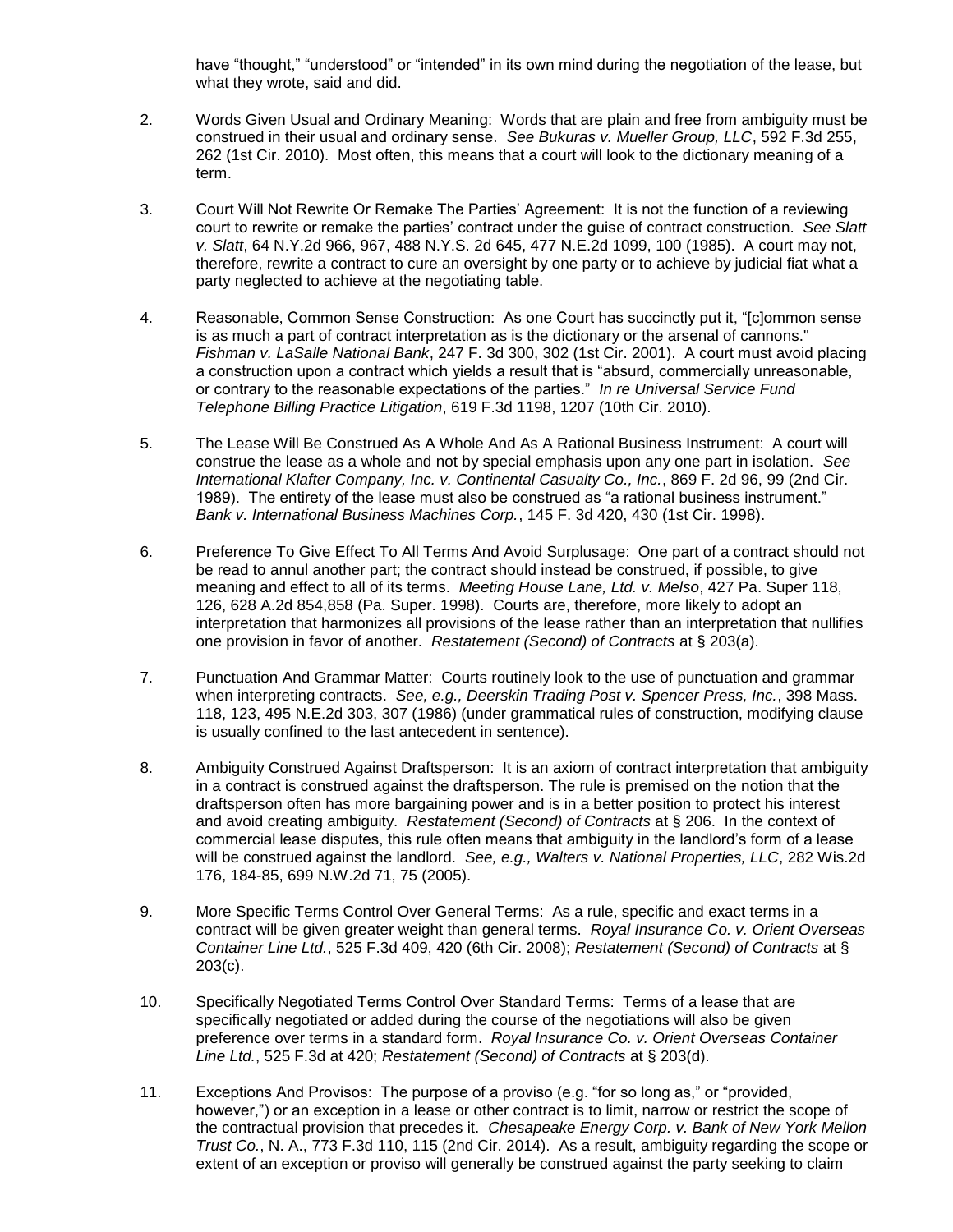the benefit of the proviso or exception. *See Parker v. Arthur Murray, Inc.*, 10 Ill. App. 3d 1000, 1003, 295 N.E.2d 487, 490 (Ill. App. Ct. 1973).

12. Construction To Avoid Forfeiture: As a general rule, courts will construe contracts to avoid forfeiture, especially on account of a technical or trivial breach. *Fifty States Management Corp. v. Pioneer Auto Parks, Inc.*, 46 N.Y.2d 573, 577, 415 N.Y.S.2d 800, 389 N.E.2d 113 (1979). With respect to commercial leases, this rule has been succinctly formulated as "equity abhors forfeiture of valuable leasehold interests." *Zaid Theatre Corp. v. Sona Realty Co.*, 797 N.Y.S. 2d 434, 436, 18 A.D.3d 352, 355 (2005).

# **III. Intent Of The Parties**

In determining the intent of the parties, the court loos to the following evidence:

1. The Actual Language Used In the Lease

In many cases, the words themselves, viewed in light of the above-described rules of construction, will be dispositive of the issues before the court. This is especially true in those jurisdictions that prohibit a court from examining parol evidence if the lease is not ambiguous. In these situations, courts will typically conclude that they should confine their analysis to the "four corners" of the lease and the circumstances that were attendant to its execution. *See, e.g., Mercury Investment Co. v. F.W. Woolworth Co.*, 1985 OK 38, 706 P.2d 523, 532 (1985) (refusing to imply continuous operating covenant upon tenant based on analysis of the language appearing in the four corners of shopping center lease).

2. Parol Evidence

In those cases in which the court determines that the lease is ambiguous on its face or in those jurisdictions where the court is permitted to examine extrinsic evidence to ascertain whether the lease is ambiguous, courts and juries may consider parol evidence. There are three primary types of parol evidence:

- i. evidence of preliminary agreements or drafts exchanged during negotiation of the lease;
- ii. evidence of course of performance or course of dealing; and\
- iii. evidence of custom or usage in a trade.

*See Restatement (Second) of Contracts* at §§ 214- 223. Although all three types of evidence may be considered if the parol evidence rule permits resort to extrinsic evidence, the actual language used in the lease is given greater weight than any form of extrinsic evidence. *See Restatement (Second) of Contracts* at §§ 203(b).

# **IV. "Real World" Cases**

Here are some real life examples of what happens when cases are left in the hands of the courts (see attached cases) that will be discussed at the live seminar.

- 1. General Rules of Lease Interpretation
	- *J.C. Penney Co. v. Giant Eagle, Inc.*, 85 F.3d 120 (3d Cir. 1996) Shopping Center leases interpreted under contract law principles to determine the intent of the parties rather than prior principles of real estate law in interpreting restrictions in leases
	- *Crest Commercial, Inc. v. Union-Hall, Inc.*, 104 Ill. App. 3d 110, 243 N.E.2d 652 (1968) Shopping centers are post-World War II development and same set of rules for lease interpretation for application of restrictive covenant as other contractual relationships.
- 2. Specific Examples
	- *Grand* Prospect *Partners, L.P. v. Ross Dress for Less, Inc.*, 232 Cal. App. 4th 1332, 182 Cal. Rptr. 3d 235 (2015) – full rent abatement for co-tenancy failure is unenforceable penalty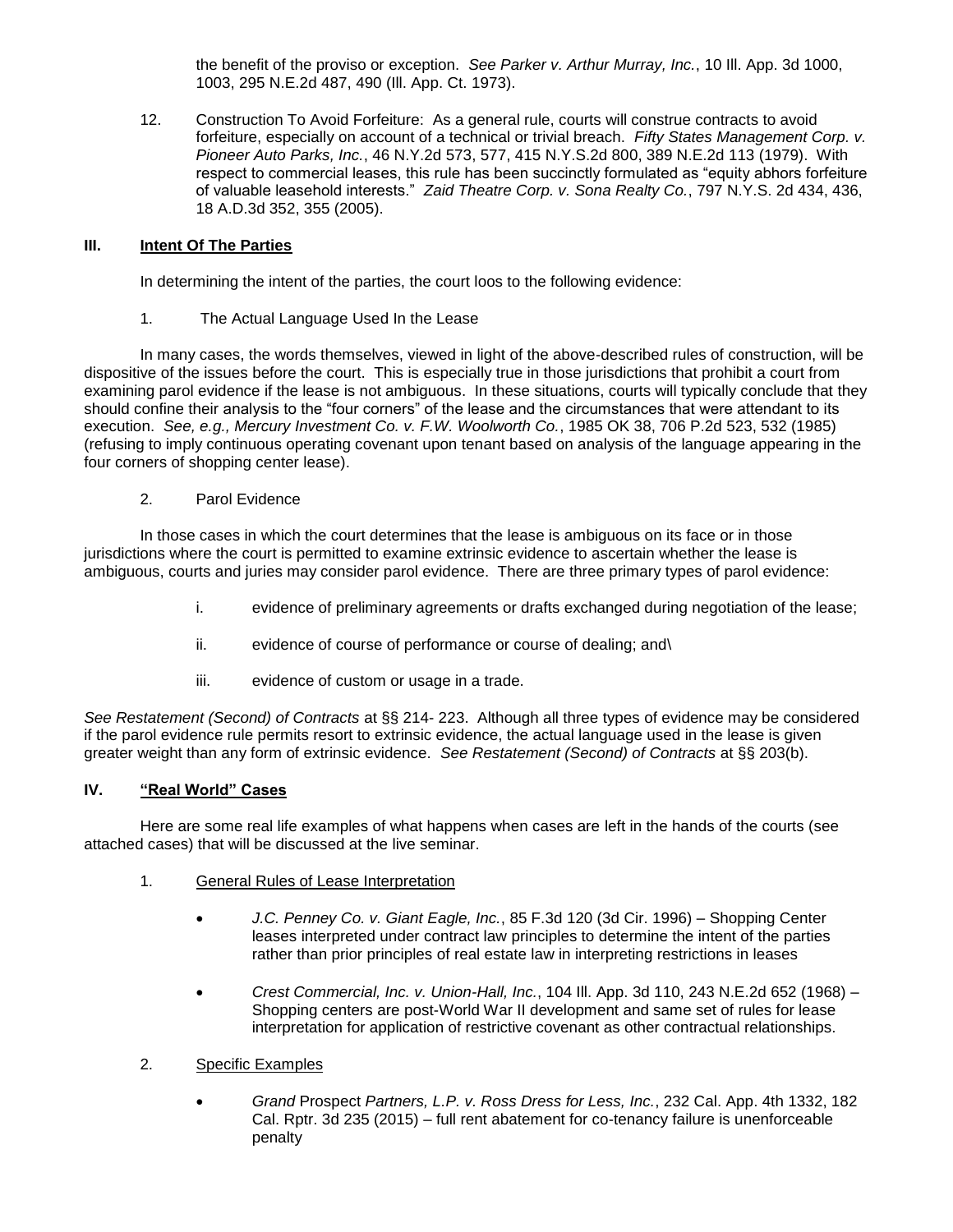- *Winn-Dixie Stores, Inc. v. Dolgencorp*, LLC, 746 F.3d 1008 (11th Cir. 2014) application of restrictive covenant for "staple of fancy groceries" and "sales areas" not defined in the lease
- *Kleban* Holding *Co., LLC v. Ann Taylor Retail, Inc.*, 2013 U.S. Dist. LEXIS 168231 (D. Conn. 2013) – rent abatement permanent because Border's out of business
- *Rouse-*Randhurst *Shopping Ctr, v. J.C. Penney Co.*, 171 F. Supp. 2d 824 (N.D. Ill. 2001) – In interpreting leases, operating covenants are at the top of the priorities scale

### **V. Miscellaneous Overlooked Provisions That Could Impact Litigation**

There are several provisions buried at the end of the lease that may impact the litigation that should be negotiated and considered.

- 1. Jury Trial Waivers: Most jurisdictions allow sophisticated commercial parties to waive their constitutional right to trial by jury so long as the waiver is clear and unambiguous. Assuming the parties agree to waive a jury, the judge will sit as the ultimate finder of fact at trial.
- 2. Arbitration and Mediation: There is a public policy under state and federal law in favor of arbitration of commercial disputes. Arbitration clauses are, therefore, broadly construed and the arbitrator is generally entitled to determine the scope of his authority. While arbitration is often preferable to litigation, there are many instances where a plaintiff would prefer to have a jury decide the issues rather than an arbitrator. There are also very limited opportunities to appeal an arbitrator's rulings, even if they are legally incorrect.
- 3. Choice of Law and Choice of Forum: Reasonable choice of law and choice of forum clauses in commercial leases will generally be enforced. Choice of law clauses have the effect of identifying the substantive contract law that will be applied by court. Choice of forum clauses have the effect of specifying the venue and identifying the procedural law that will be applied by the court (e.g., statute of limitations and rules of evidence). Care should be taken if the choice of law provision specifies a different state than the choice of forum provision.
- 4. Integration and Merger Clauses: These clauses signify that the lease is a complete and integrated agreement and, therefore, parol evidence will not be considered if the lease is not ambiguous.
- 5. No Oral Modifications: The parties to commercial leases often agree to so-called "private" statute of frauds clauses that oral agreements to modify or amend a lease are not enforceable. These clauses may preclude a party from asserting an argument that the parties orally agreed to modify a lease.
- 6. Limitations of Liability Provisions: Landlords will generally include clauses in limiting their liability to their equity in the shopping center and insulating parent companies and other affiliated entities from claims for breach of the lease. These clauses may substantially limit a tenant's ability to recover meaningful damages, especially where the center is encumbered by third party debt and is underperforming. These clauses may also limit the landlord's liability to breaches occurring during the period in which the landlord owned the shopping center.
- 7. Waiver of Consequential Damages: Landlords and tenants often include provisions in a lease waiving their right to recover consequential or punitive damages. In these situations, the opposing party is only entitled to recover its actual direct damages.
- 8. Anti-Waiver Clauses: These clauses provide that a landlord or a tenants inaction or failure to complain in a specific instance does not preclude the party from enforcing its rights under the lease with respect to future breaches.
- 9. Disclaimers of Reliance Upon Extracontractual Representations: These clauses often recite that tenant has made its own investigation and has performed its own due diligence before entering into the lease and, as a result, is not relying upon any statement, representation or promise that is